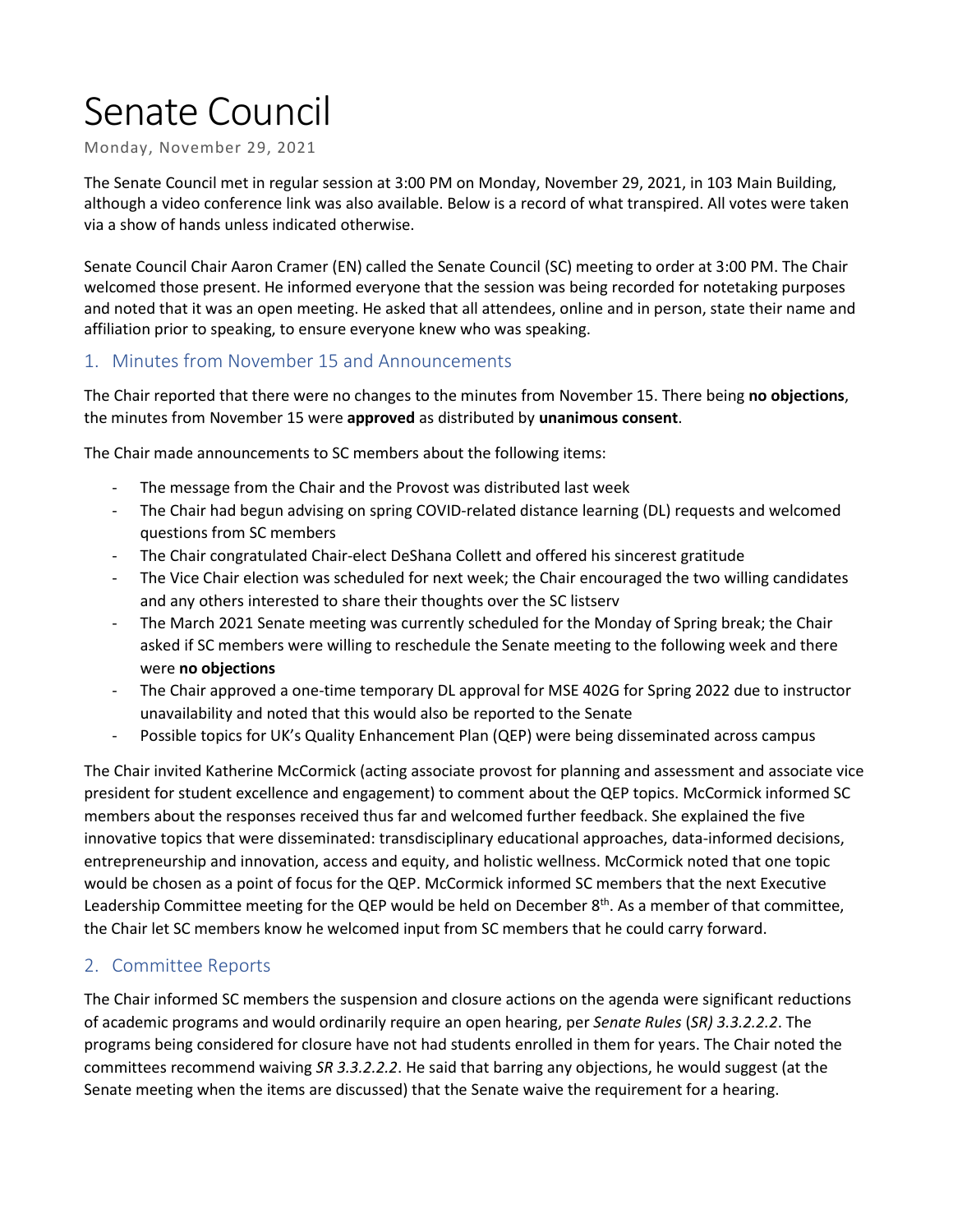a. Senate's Admissions and Academic Standards Committee (SAASC) – Michelle Sizemore, Chair

The Chair introduced Michelle Sizemore (SAASC chair) to provide a committee report. The Chair reminded SC members that while suspensions and closures of programs had been recently tasked to SAOSC, one or two such proposals were submitted to the Senate's Admissions and Academic Standards Committee (SAASC) prior to shifting which committee reviewed such proposals.

#### *i. Proposed Suspension and Closure of Graduate Certificate in Cognitive Science*

Sizemore informed SC members that no students had been enrolled in the Graduate Certificate in Cognitive Science since 2012, noting that only one student had graduated within the last eight years with the certificate. She said the proposal was straightforward and had not required much discussion from the committee. The Chair asked if there were any questions and there were none. The **motion** on the floor was a recommendation that the SC approve the proposed suspension and closure presented by the SAASC. Because the motion came from committee, no **second** was required. There was no debate. A **vote** was taken, and the motion **passed** with none opposed and none abstained.

#### *ii. Proposed Change to DNP Nursing*

Sizemore explained the proposed change to DNP Nursing, noting the committee agreed with the proposal's rationale to use a broad range of factors to gauge academic readiness. The Chair asked if there were any questions. The **motion** on the floor was a recommendation that the SC approve the proposed change presented by the SAASC. Because the motion came from committee, no **second** was required. There was no debate. A **vote** was taken, and the motion **passed** with none opposed and one abstained.

b. Senate's Academic Organization and Structure Committee (SAOSC) – Gregg Hall, Chair

The Chair introduced Gregg Hall (SAOSC chair) to present a committee report.

## *i.* Change to Center for Interprofessional Health Education (CIHE) from MDRC to an Administrative *Center*

Hall explained to SC members the change to CIHE from a multidisciplinary research center (MDRC) to an administrative center. Hall informed SC members the committee's recommendation was for the Senate to approve the proposal to close the CIHE on the academic program merits and endorse the closure on the organizational structure merits. The **motion** on the floor was a recommendation that the SC approve the committee's recommendation to approve the closure proposal based on the academic program merits and endorse the closure on the organizational structure merits. The Chair asked if there were any questions and there were none. Because the motion came from committee, no **second** was required. The Chair asked if there was any debate and there was none. A **vote** was taken, and the motion **passed** with none opposed and one abstained.

- *ii. Proposed Suspension and Closure of MA Elementary Education*
- *iii. Proposed Suspension and Closure of MS Middle School Education*
- *iv. Proposed Suspension and Closure of MAEDU School Psychometrist and School Psychologist*

The Chair noted that the last three items from the committee were all proposed suspensions and closures of degree programs. He asked if SC members would consider the items together and there were **no objections.** Hall explained the proposed suspensions and closures to SC members. Hall noted that courses from the MA in Elementary Education and MS in Middle School Education programs were still active and used in other programs, but neither program had students enrolled in a decade. Hall informed SC members that the MAEDU in School Psychometrist and School Psychologist had been consolidated with the MSEDU program and that no students had been enrolled since 1993. The Chair informed SC members that Margaret Rintamaa and Ken Tyler were attending to represent the College of Education (ED). The Chair explained that the **motion** on the floor was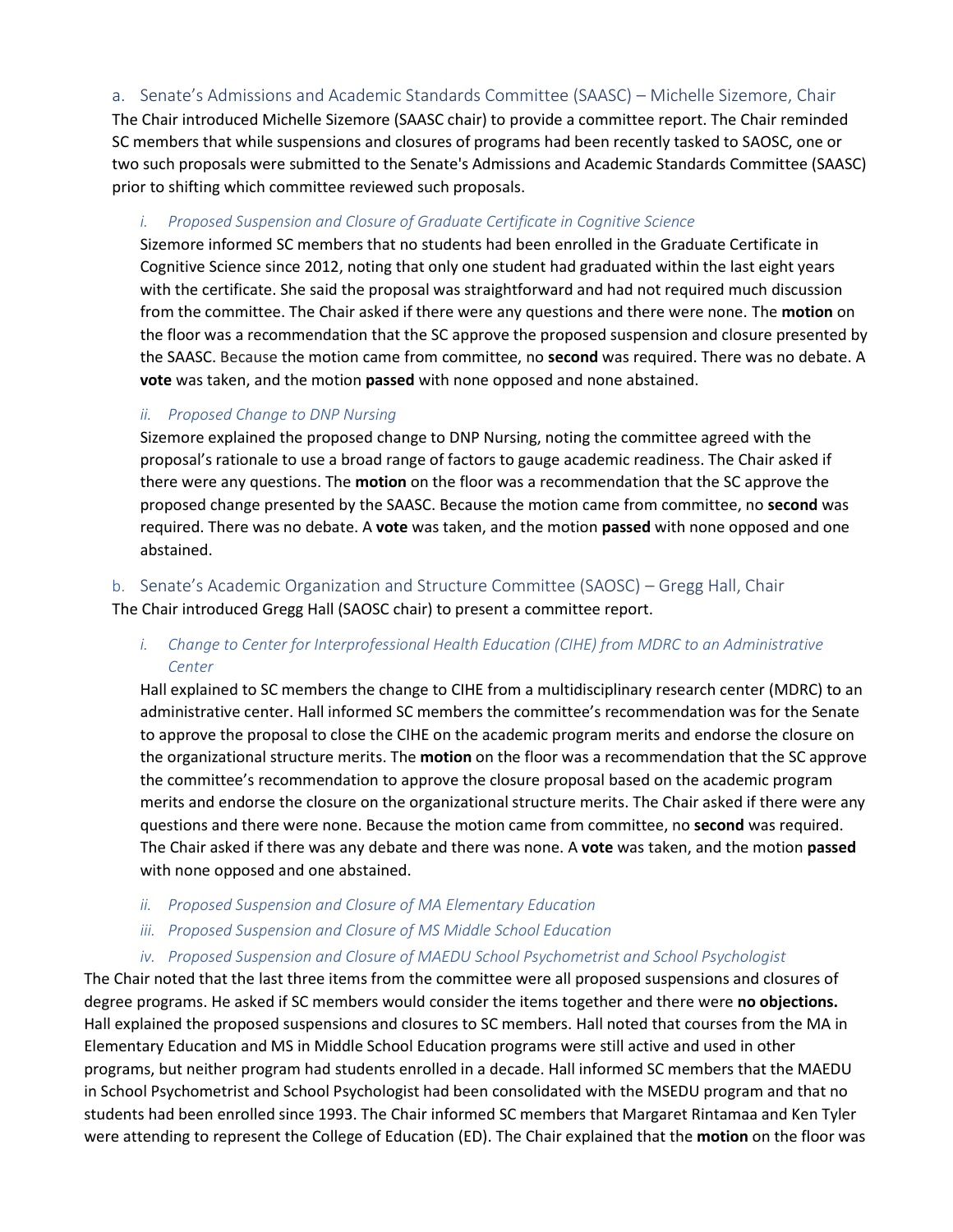a recommendation that the SC approve the three proposed suspensions and closures presented by the SAOSC to be transmitted to the Senate for approval. The Chair asked if there were any questions. Grossman asked about what programs were currently in place to fulfill the need for elementary and middle school education. Rintamaa explained the college offered other programs to provide advanced certificate options. Because the motion came from committee, no **second** was required. The Chair asked if there was any debate and there was none. A **vote** was taken, and the motion **passed** with none opposed and none abstained.

The Chair noted that it would be beneficial to ask the SAOSC to deliberate on sensible resolutions for open hearings pertaining to similar proposals. One possibility discussed within the office was to more broadly announce notices of suspension and closure by emailing such information to college curricular contacts and senators, in lieu of requiring a hearing.

# 3. Items from the Floor (Time Permitting)

The Chair welcomed items from the floor.

Grossman explained an email he sent to SC members about efforts by the Council on Postsecondary Education (CPE) to ensure universities were offering broad skills applicable to the workforce. He noted that all universities and four community colleges in Kentucky were participating. He described the University's representation in the effort and expressed a concern that there was not a faculty representation from the University; the individuals serving as UK's representatives were a senior associate provost, a vice president, and an associate dean. Kathryn Cardarelli (senior associate provost for administration and academic affairs) offered information to SC members about the initiative, noting that she was one of the members. She explained the CPE created a three-year initiative called the Kentucky Graduate Academy (KGA), noting that all higher education institutes in the state of Kentucky were asked to participate. Cardarelli informed SC members there had been one meeting thus far and they were still learning more about the initiative. Cardarelli mentioned she was happy to share feedback with SC members and welcomed feedback from SC members. Hawse noted that he, along with student presidents from other institutions were excited about the initiative and asked about student representation. Cardarelli explained the KGA specifically requested institutions to identify three individuals including an administrator, staff, and faculty. Duncan asked if student representation could be added and Cardarelli offered to provide that feedback to the KGA. Oltmann commented that updates on the initiative would be beneficial and asked about SC and Senate involvement in the initiative. A brief discussion took place.

There was a brief discussion about the QEP.

Collett asked for an update about the mask requirement waiver that had been extended to the College of Fine Arts (FA). The Chair informed SC members that he spoke with the Provost about lack of clarity in what was being permitted. SC members participated in a robust discussion about the matter. SC members were supportive of more detailed guidance on masking (covering nose and mouth) and reiterating to campus that the mask mandate was still in effect.

Noting Cardarelli's comments about a revised COVID Playbook for Spring 2022, Vincent asked if the small SC group who participated in reviewing that document previously (Vincent, Oltmann, and Collett) would be reconvened. Cardarelli said she would check on that issue.

Hawse reminded SC members of student grants made available by the Student Government Association (SGA). He noted that he would send more information over the SC listserv. The Chair said he could put the information into his newsletter, too.

The meeting adjourned at 4:00 PM with no objections.